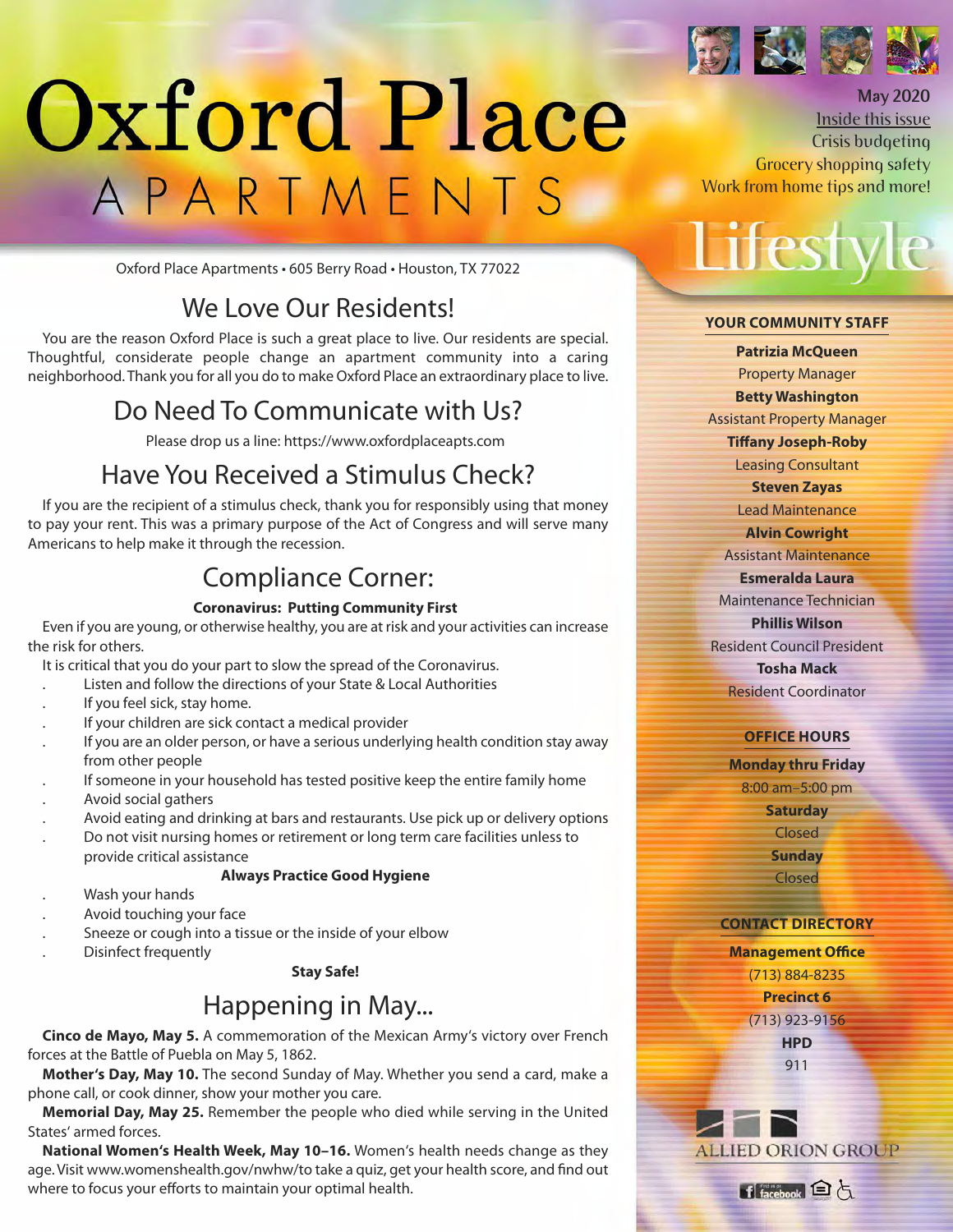## Crisis Budgeting: Crisis Budgeting: What to Focus on First What to Focus on First

 $4.1776$ 

WENR

FOR ALLE DEBTS. SLIEDLE AND PRIVATE

hen unforeseen circumstances arise, many of us go into panic mode. Paying the bills becomes a burden, and budgeting can be confusing. Financially speaking, uncertain times can force us to take a long, hard look at how we're spending our money.

*Here are a few suggestions:* 

**Reach for relief.** If you've lost your job, apply for unemployment insurance as soon as possible. Although it's not a permanent solution, it does provide a bit of breathing room.

**Cut the fat.** You may think all of your bills and everything you buy is equally important, but are they all "musts?" Not likely—at least not always.

Look at the things you have on autopay that you might not need or haven't used in five years and get rid of them. Focus on such necessities as your rent, car payment, utilities, phone and food.

**Get organized.** Once you've cut out non-essentials, it's time to work with what you've got and get yourself straightened out. Search online for budgeting advice and tools that provide guidance on how to spend and save responsibly. Some favorites: Mint.com, Clarity Money, and Quicken.

UNIU U

**ITIN** 

The more you cut from your spending, the more streamlined this process will be. If you find you have more left over than expected, either save it for future emergencies, or bring back one or two extras you miss the most.

**Defer payments when possible.** Credit cards and car payments are usually substantial sums you owe monthly. You may have to spend a chunk of time on the phone to defer these payments for now, but you'll be pleased when many of these lenders are able to lighten your load. If they can't defer, a reduced monthly payment may be possible.

If you have federal student loans, you can delay your payments without penalty until Sept. 30, as part of the recently passed coronavirus stimulus package.

**Pursue a side hustle.** If you're working from home, you are on leave or you have lost your job, you might find yourself with time to spare. Instead of watching TV all day, you can use this time to look for a remote gig online. Skills such as writing, editing, video and photo editing, graphic design and proof-reading have a huge demand online. If you have the right skills, you might also want to look for part-time jobs as a virtual assistant.

**Try not to panic.** Keeping your cool will allow you to think clearly and take on this challenge. Times of crisis are never easy, but when your budget is less of a burden, you can tend to your family, health, and getting through the storm. Use this as a turning point to save sensibly from here on out.



### **Sweet & Spicy Honey Popcorn**

Here's a great snack idea for family movie and game nights. This recipe is sure to satisfy your sweet tooth while providing a nice zing of spice.

#### **INGREDIENTS**

**10 cups plain popped popcorn 2 tablespoons butter 2 tablespoons honey 1 pinch cayenne pepper**

**1/4 teaspoon cinnamon 1/4 teaspoon sea salt (more or less to taste)**

#### **DIRECTIONS**

1. Pop the popcorn according to the instructions.

2. Mix the butter, honey, cayenne, and cinnamon together in a bowl. Microwave for 20 seconds at a time until it will easily combine.

3. While the popcorn is still fresh and hot, sprinkle with sea salt and drizzle the honey mixture on top.

4. Toss everything together, ensuring an even coat. Enjoy!



## Working from home? Protect yourself from hackers.

Someone at your workplace no doubt makes sure the networks are secure and safeguards are in place to block bad guys.

And who does that at home? Right. You or no one. During the current crisis, with employees working at home, many companies have issued employees guidance on how to establish home internet security. It's guidance worth following.

• **Change the locks.** That means update your software. You might have noticed that software frequently has security updates. That's because smart hackers figured out how to break the software. But what you may not know is that there is a second wave of dumb hackers who just read the security update for tips on how to get the folks who don't update.

It's like they have a key. Your mission is to change the locks and update.

• **Use a secret code.** Implement two-factor identification. Yes, it is a second step. You will have to put in a new secret code every time you do certain tasks. But it is better than a hacker walking out with your briefcase.

• **Use a mask.** Meaning, mask your internet activity with a personal Virtual Private Network. It protects your privacy. It doesn't protect you from phishing, malicious software, or digital viruses, but at least you aren't accessing your company website in cyber-public. Check out services like ExpressVPN, NordVPN or Surfshark.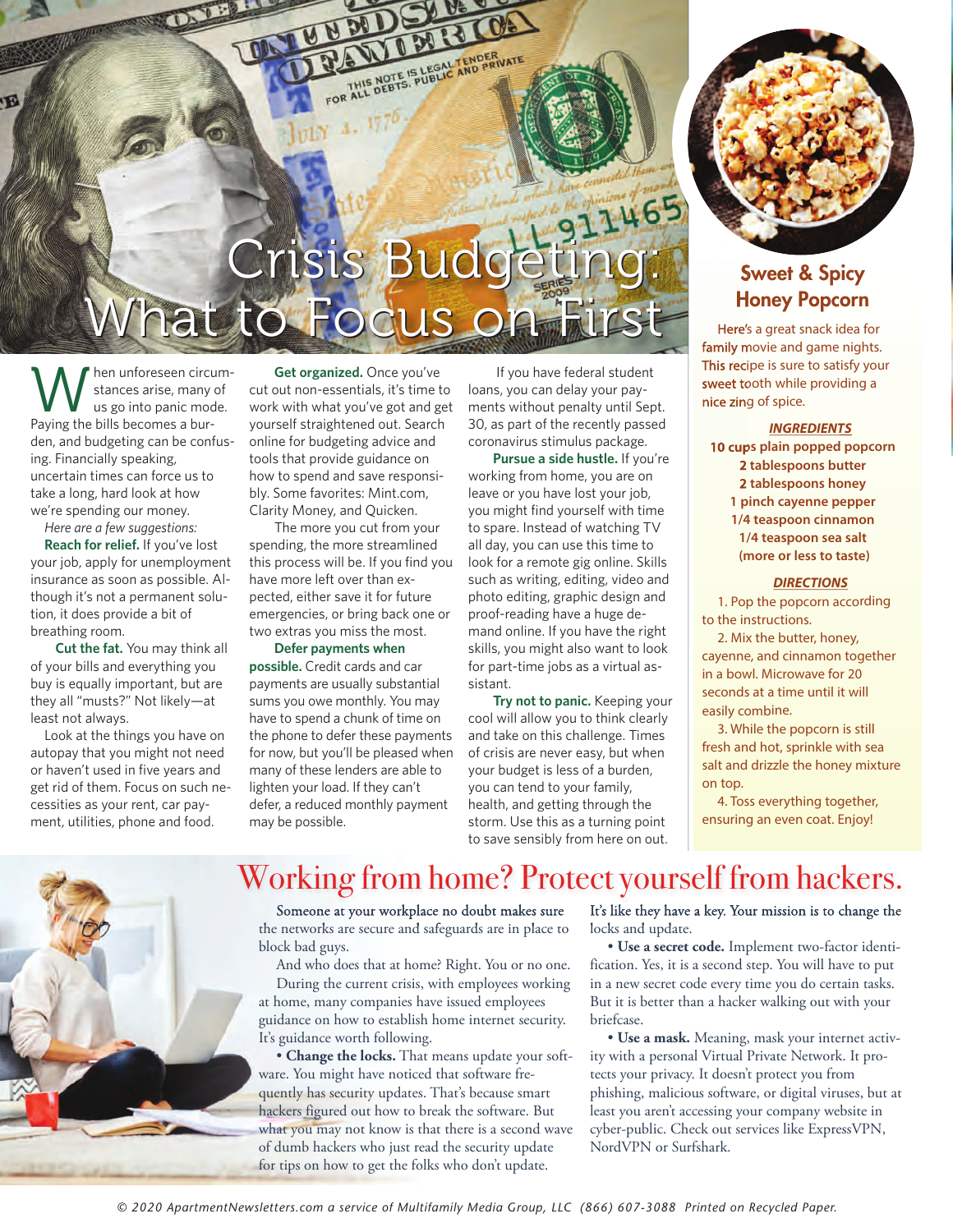## Shopping safety tips

ontactless delivery is the preferred<br>method of acquiring your groceries<br>these days, but it's becoming inmethod of acquiring your groceries these days, but it's becoming increasingly difficult to score a delivery time. So, if you must venture out to the store during the COVID-19 pandemic, here are a few smart tips to get you in and out with the least amount of risk.

**Make a list.** Knowing exactly what you need before you get inside will ensure you can get out as quickly as possible.

**Gear up.** Be sure to wear a face mask or cloth covering over your nose and mouth, and keep hand sanitizer at the ready. You may want to use a disinfectant wipe on the shopping cart or basket too, as long as you can dispose of it hygienically. If you choose to also wear gloves, be sure to remove them before touching your personal belongings or your face, and dispose of them in a trash receptacle before touching your car, if you drove.

**Shop when it's least crowded.** With most people working remotely, it can be <sup>a</sup> little more difficult to predict a store's peak hours these days. However, try to go early in the morning or later at night, and keep six feet of distance between yourself and other shoppers or store employees.

**Shop with your eyes, not your hands.** Remember: The more you touch, the higher your chance of contracting or transmitting the virus. Try to only touch the items you intend to buy, because you can still unknowingly spread the virus to others if you're asymptomatic, and vice versa.

**Don't touch your face.** Keep your hands away from your nose, mouth, and eyes throughout your entire shopping trip, and only cough or sneeze into your elbow. Once you finish checking out, use a hand sanitizing wipe or gel with at least 60 percent alcohol to kill off as many germs as possible until you can properly wash your hands.

**Onto the home stretch.** Once you bring your groceries home, give your hands a good, thorough washing. Next, wipe down all non-porous packaging—that's plastic, metal, glass, etc.—with a disinfectant wipe or homemade bleach solution. (The CDC suggests 4 teaspoons of bleach per quart of water.) Set cardboard boxes aside without

touching them for 24 hours if they don't need refrigeration, or carefully transfer their contents to a clean container and dispose of the outer packaging. As for produce, there's no need to use soap—a good scrub with clean hands under a running faucet should do the trick.

**The cleanup after the cleanup.** Once your groceries are cleaned and put away, be sure to dispose of the bags you brought them home in, or give your reusable bags a good wash. Then, disinfect any surfaces or counters that the grocery bags or their contents touched. You'll want to do the same for any door knobs, cabinets, and refrigerator handles you touched, as well as your phone, keys, credit card, and anything else you brought with you into the store.

**Wash your hands…yes, again.** Give your hands one last scrub, dry them well, and be sure to use a bit of lotion to keep your skin from getting dry and cracked. Then you can sit back, relax, and hopefully not have to go through this tiresome process again any time soon.

**HOW TO MAKE MONEY ON THE SIDE** Shelter-in-place **HOW TO MAKE MONEY ON THE SIDE** Shelter-in-place orders and business closures across the country have many orders and business closures across the country have many<br>people wondering about the future of the economy and their own personal finances. Whether you're working from their own personal finances. Whether you're working from home or your hours have been reduced, you can still home or your hours have been reduced, you can still make some extra money on the side—and from the make some extra money on the side—and from the safety and comfort of your home in most cases. safety and comfort of your home in most cases. **Tutor kids online.** With parents' demands split **Tutor kids online.** With parents' demands split between their own work and homeschooling their between their own work and homeschooling their children, many could use an extra (albeit virtual) hand. children, many could use an extra (albeit virtual) hand. Search job boards to work with a family directly, apply to a Search job boards to work with a family directly, apply to a<br>service such as Tutor.com, or teach English through VIPkid. **Perform "micro" jobs.** If you're the parent working remotely and **Perform "micro" jobs.** If you're the parent working remotely and homeschooling your kids, these types of gigs are perfect for earning homeschooling your kids, these types of gigs are perfect for earning

supplemental income on your terms. You complete tasks whenever you supplemental income on your terms. You complete tasks whenever you have spare time, such as audio transcription through Rev, UI testing via have spare time, such as audio transcription through Rev, UI testing via TryMyUI, or creative tasks on Fiverr. TryMyUI, or creative tasks on Fiverr.

**Give someone a lift.** Help the car-less get to the stores to buy their **Give someone a lift.** Help the car-less get to the stores to buy their essential goods by becoming a ride-share driver. Just be sure to sanitize essential goods by becoming a ride-share driver. Just be sure to sanitize after each passenger to keep everyone safe! after each passenger to keep everyone safe!

**Shop for others**. Instead of toting someone around, you can do the **Shop for others**. Instead of toting someone around, you can do the heavy lifting for them as a Shipt or Instacart shopper and deliver their heavy lifting for them as a Shipt or Instacart shopper and deliver their groceries right to their doorstep. groceries right to their doorstep.

**Essential industries are still hiring.** Most major supermarket chains, **Essential industries are still hiring.** Most major supermarket chains, Healthfirst and UnitedHealth insurance companies, and financial service Healthfirst and UnitedHealth insurance companies, and financial service providers like Charles Schwab, Deutsche Bank, and Prudential are all providers like Charles Schwab, Deutsche Bank, and Prudential are all currently looking for fresh faces. currently looking for fresh faces.